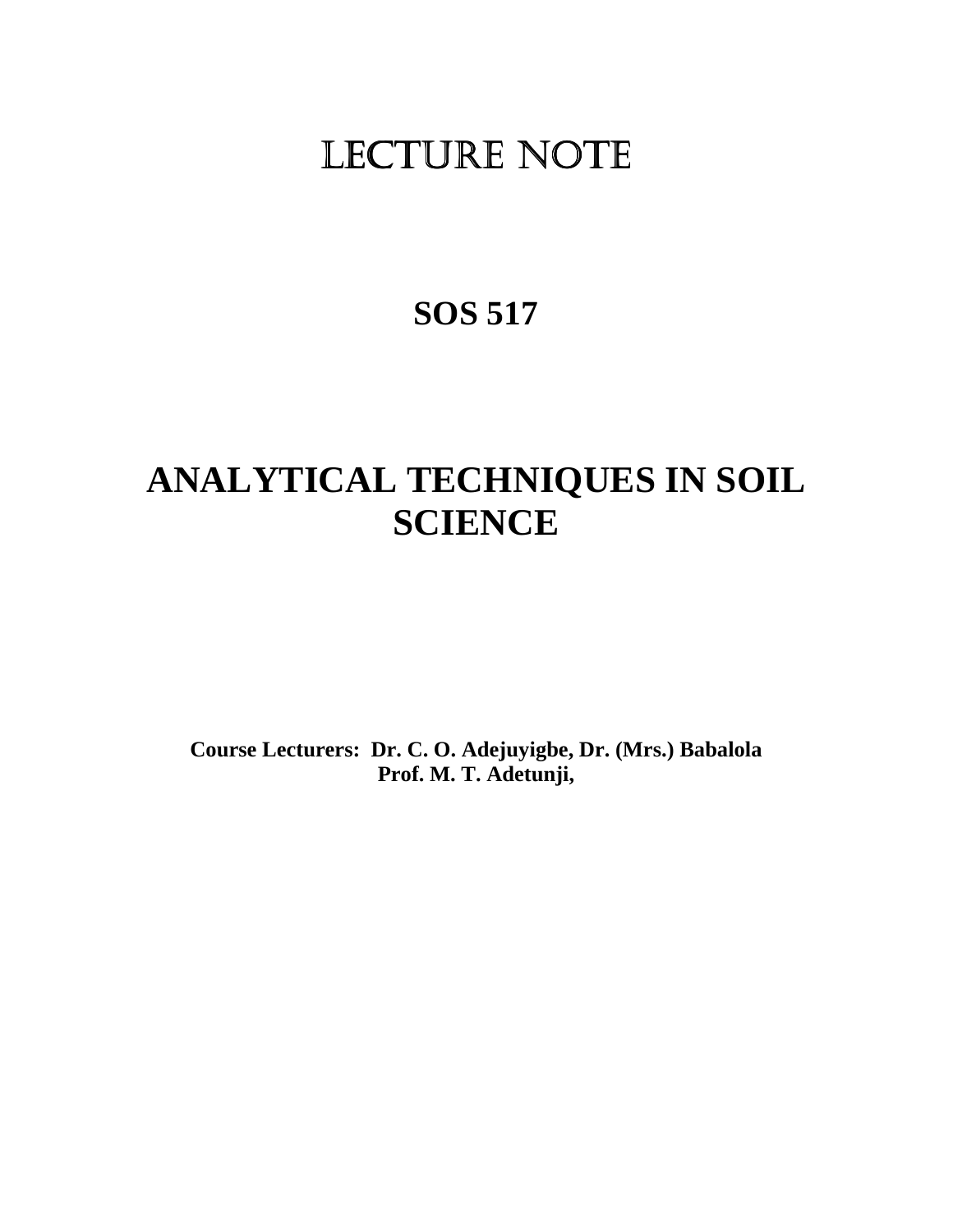## **INTRODUCTION**

All scientists depend on one form of analysis or the other. This is due to the need to answer questions on the content of the materials with which they work. The methods by which these analyses are carried out are referred to as analytical techniques. The types of analytical techniques may vary from field to field. This variation stems primarily from differences in the nature of materials with which people in each field works. Soil science is branch of applied sciences that makes use of the principles of physics, chemistry, biology and mathematics in the study of soil. This is because the soil consists of matter (living and non-living) interacting together physically, chemically and biologically to provide ecosystem services at all levels of consideration. For a soil scientist to be able therefore to answer questions on the constituents of soil, he needs to carry out one form of analysis or the other. Methods of analysis in soil science consist of chemical, biological and physical techniques.

## **A. CHEMICAL TECHNIQUES**

The soil is a mixture of elements in various states of occurrence, combination and interaction. Isolation and measurement of components of interest in soil is a major problem. Therefore, chemical analysis is aimed at determination of the component of interest in a soil sample. Chemical analysis has to be carried out in defined steps requiring possession of certain skills.

## **STEPS IN DETERMINATION OF CONCENTRATION**

The final measurement is just only a step in the sequence of operations that are necessary for determination of component of interest (analyte) in a sample. It is therefore relevant to identify the several steps that male up the analytical process, the importance of the steps and the skill needed.

#### **Choice of method**

It is a vital step that requires both experience and intuition on the part of the analyst. Choice of method is influenced by factors such as

- the form of component of interest
- desired level of accuracy and economy
- consideration for number of samples
- complexity of the sample to be analysed
- number of components in the sample

#### **Collection and preparation of sample**

To obtain meaningful result, analysis has to be performed on soil sample which must be representative of the bulk material (the soil of a plot, field, or an area). Obtaining representative and appropriate form of samples requires knowledge of sampling methods and statistics. Thorough mixing is needed for bulky and heterogeneous material. Preparation of sample is to have the sample in the correct form for the analysis. The process may involve drying, homogenization, procuring the amount of the sample by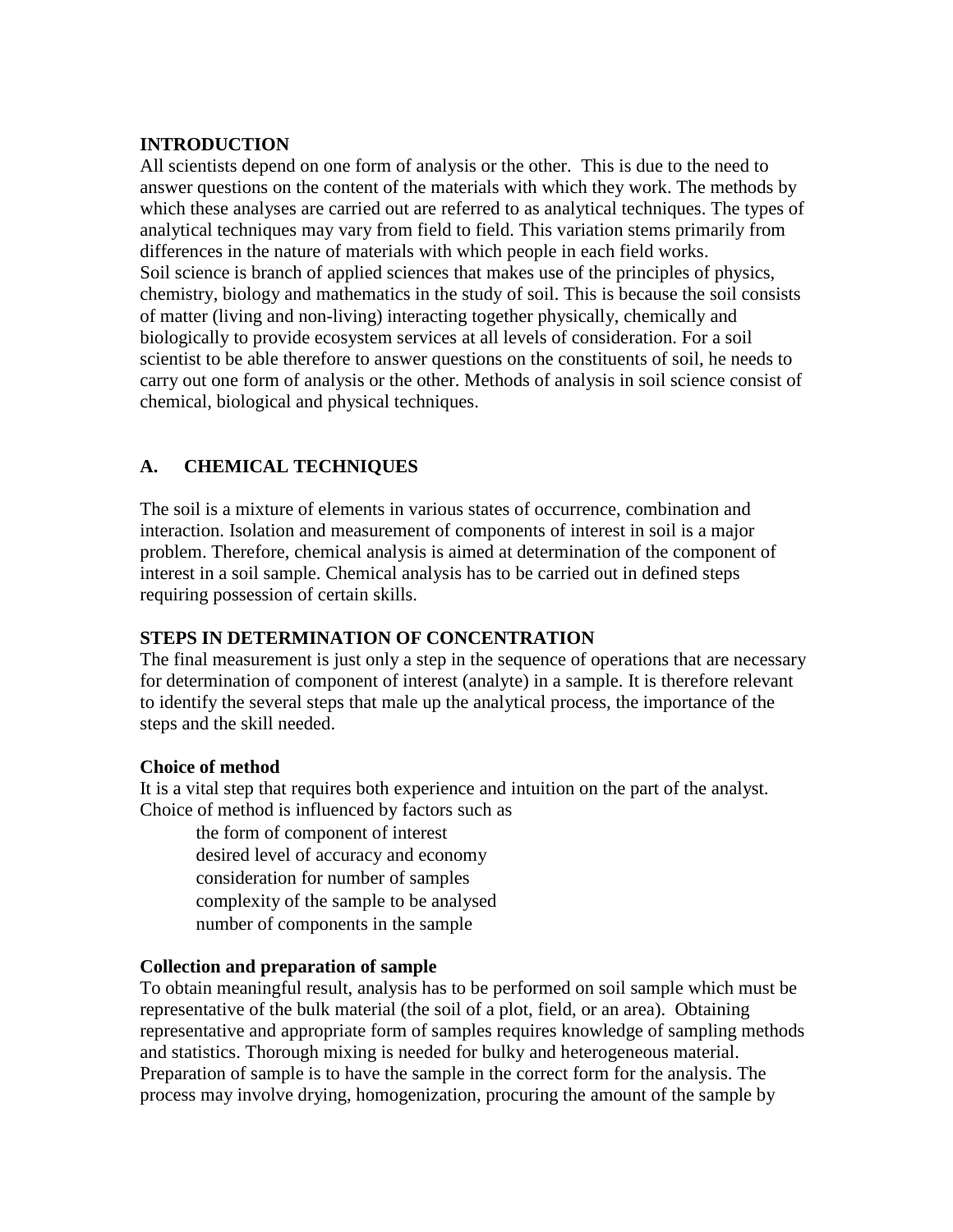weight, volume or area, having the sample in the correct form for the analysis. Results of quantitative analysis are usually reported in relative terms (quantity of analyte per unit weight or volume of the sample) In order to express the result in meaningful manner, one should know the accurate weight or volume of the sample to be analysed.

Often, an analyte in its matrix is not in the form suitable for the chosen assay method. Bringing the analyte into the best chemical form may involve changes in the analyte or transfer from one matrix to another.

Terms for some of the methods used to optimize chemical forms in soil analysis include the following:

- *Dissolution:* Breaking down of component parts in a liquid. The transformation is driven by the binding of solutes by the solvent.
- *Digestion:* Breaking down into component parts which dissolve in a liquid. It is driven by externally applied energy.
- *Desorption:* Detachment from surface.
- *Vaporization:* Transformation into gaseous form usually by strong heating.
- *Atomization:* breaking a collection of atoms into individual atoms.\
- *Adsorption:* Binding to a surface.
- *Oxidation:* Causing the oxidation state of an element or compound to become more positive.
- *Reduction:* Causing the oxidation state of an element or compound to become more negative.
- *Extraction:* Transferring analyte from one matrix into another. The first matrix is a solid or liquid, the second a fluid.

Knowledge of descriptive chemistry and competitive equilibria are important in preparation of sample in appropriate form for analysis. Sample preparation not only helps in optimizing chemical forms of analyte but also in eliminating expected interferences (substances that prevent the direct or accurate measurement of the analyte).

## **Running the assay**

All preliminary steps are taken in order to make the final measurement a true estimate of the analyte. The assay may involve measurement of weight or volume which can be directly or indirectly related to the amount of the analyte in the sample. It may be by measurement of some properties of the system containing the analyte, which can then be related to the concentration of the analyte in the sample. To properly relate the property measured with the concentration of analyte requires calibration of standard samples. Running an assay demands that the analyst be skillful in both molecular and elemental methods of analysis.

## **Calculations and interpretation**

The raw data or graphical output obtained as measurement during the assay needed to be rendered in numerical answers. This may involve data reduction, statistical analysis, data transformation, and calculation.

## **CLASSIFICATION OF ANALYTICAL TECHNIQUES IN SOIL SCIENCE**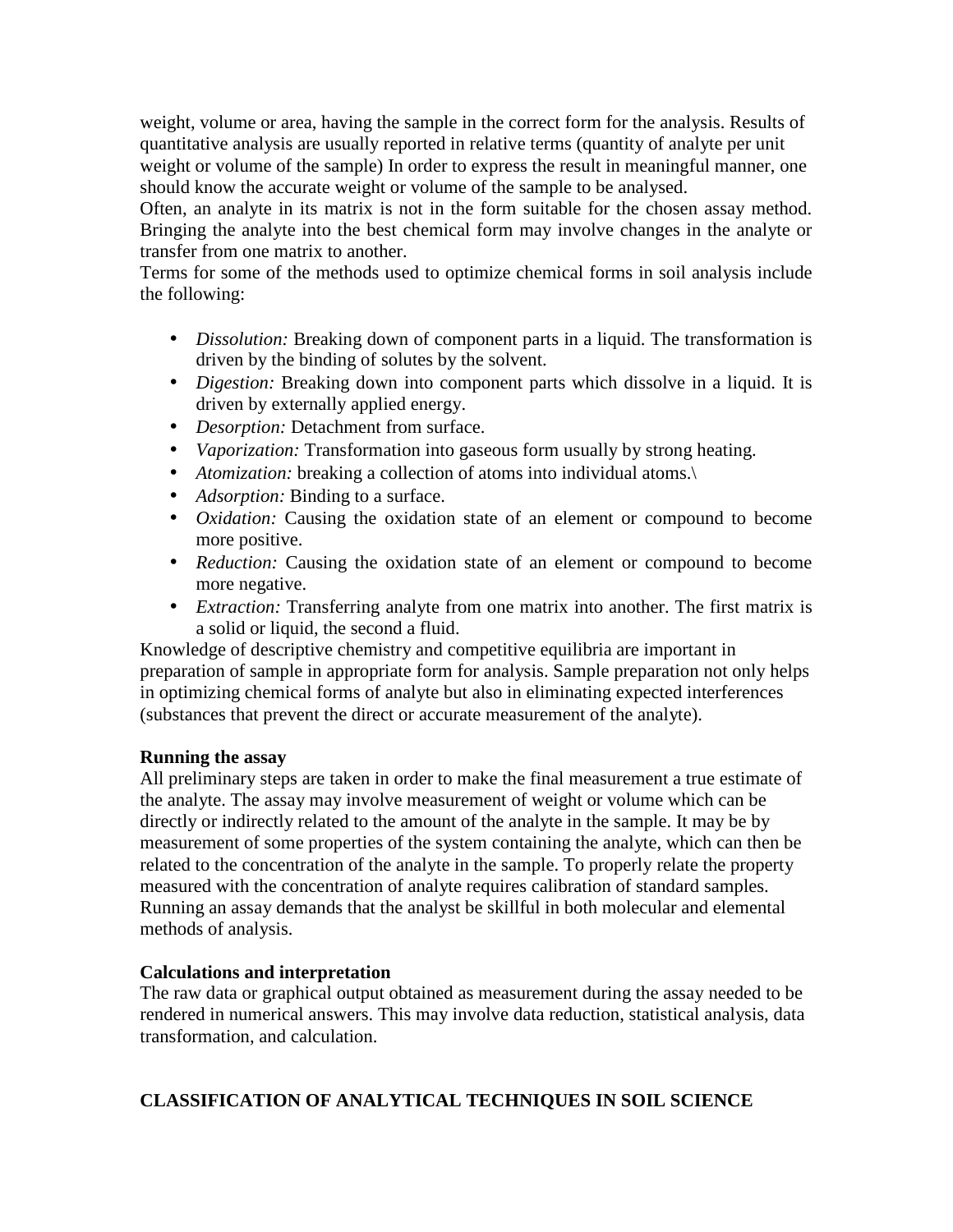Analytical techniques are generally divided into two groups:

- Qualitative identifies the species composition in a sample. It answers the question of the presence or absence of the component of interest without really answering the question of how much is present.
- Quantitative determines how much of the component of interest in the sample. It does not only indicate the presence or absence of the component of interest but actually specifies the quantity of the component of interest that is present in the sample.

Both qualitative and quantitative analyses

- Require measurement of some chemical or physical properties of the system which can be related to the desired information.
- Require preliminary treatments and procedures to ensure measurement of analyte (component of interest)

However, quantitative analysis further requires that

- the analyst works with the aim of keeping loss of components to the barest minimum
- the reaction on which the analysis is based proceeds to completion with formation of a single product
- there is reproducible relationship between the property or quantity being measured and the analyte
- systematic and orderly work habits be development of, and intellectually honest observations

## **QUANTITATIVE ANALYSIS**

In every quantitative analysis, there is a final measurement which can be related in magnitude to the quantity of to the analyte. Quantitative analysis can are generally classified on the basis of this final measurement. Majority of early analytical techniques involved weight and volume as their final measurement. These techniques are generally referred to as *classical methods* of analysis. Other methods that were later developed based on the measurement of some properties of the analyte (or the matrix containing the analyte). These methods which relate the properties of the analyte such as optical, thermal and electrical are termed instrumental methods.

Both classical and instrumental methods involve correlation of a physical measurement with the concentration of the analyte. Both methods also involve the use of instruments, and preliminary steps in the process of analysis

## **Classical Analytical techniques**

- **a. Gravimetric techniques** involve weight as the final measurement *Direct method* – involves weighing of compound that contains the analyte. For example, in determination of carbon by Dumas method,  $CO<sub>2</sub>$  is weighed. *Indirect method* – involves of loss of weight due to combustion or volatilization. Example is determination of  $CO<sub>2</sub>$  in  $CaCO<sub>3</sub>$  by addition of HCl.
- **b. Volumetric techniques** (also titrimetric techniques) involve measurement of volume of solution that is equivalent to the analyte. Titrimetric techniques include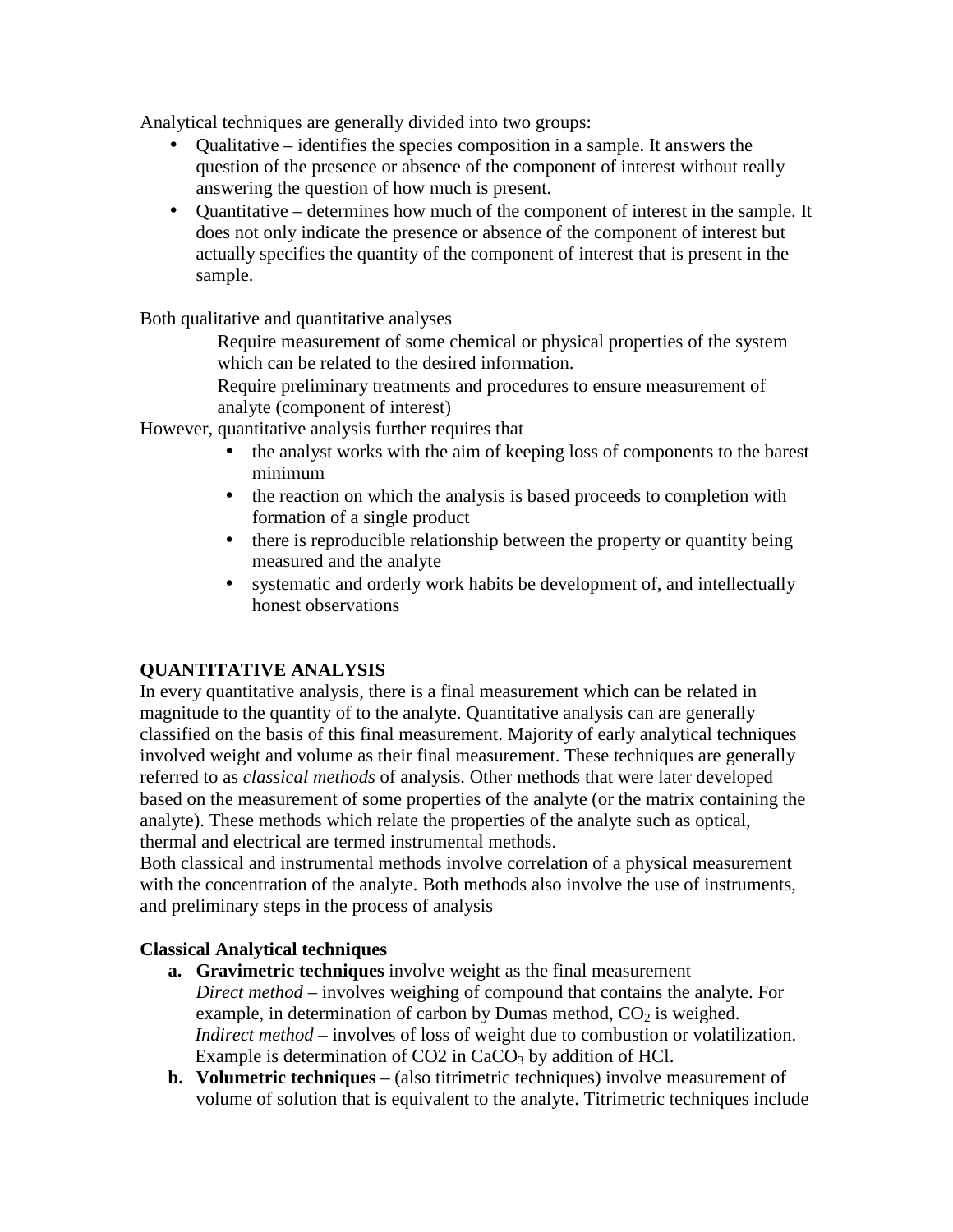acid-base titration, redox titration, complexiometric titration and precipitation titration

#### **Instrumental techniques**

a. **Spectrophotometric techniques –** involve measurements based on interaction of electromagnetic waves with analyte. This could either be absorption or emission. These techniques could be further classified based on the range of wavelength involved, whether the interaction is emission or absorption, and the instruments used.

> *Visible/Utraviolet spectrometry* – involves measurement in the region of visible light and the ultraviolet wavelengths. The simplest form involves colour identification. Simple colorimetry relates colour intensity to the concentration of the analyte.

*Emission spectrometry* – based on measurement of intensity of characteristic electromagnetic waves emitted by analyte as electrons of the excited atoms return to the ground state. Emission spectrometry is further distinguished on the basis of energy source.

*Absorption spectrophotometry* – involves relating characteristic electromagnetic waves absorbed by analyte to its concentration.

b. **Electroanalytical techniques** – involve measurement of electrical properties of the chemical system containing the analyte in relation to the analyte. Electrical properties measured include potential differences, amount of charges, current, resistance and conductivity. Electroanalytical techniques include

> *Potentiometric technique* relates the concentration of analyte to its potential difference as compared to that of reference system. We have direct potentiometric methods - e.g. use of selective ion electrodes such as the H+ electrode for pH determination. Potentiometric titration makes use of visual indicators that change with the potential of the solution *Conductimetric technique* – involves measurement of changes in resistance of electrolyte (solution containing the analyte) with changes in concentration of the analyte. Conductance  $= 1/R$  where R is the resistance *Coulometric technique* – relates the number of moles of analyte oxidized or reduced to total electrical charge. When electrical current is the property measured the technique is referred to as *amperometry Voltametric technique* – combines the measurement of potential, current and time i.e. the change in current (over time) while the voltage applied to the system is changed in a precisely controlled manner.

#### c. **Separation techniques** –

#### *Solvent extraction*

*Chromatographic techniques* – Chromatographic techniques generally include the paper, thin layer chromatography (TLC), gas liquid chromatography (GLC), column chromatography, ion exchange chromatography, and electrophoresis.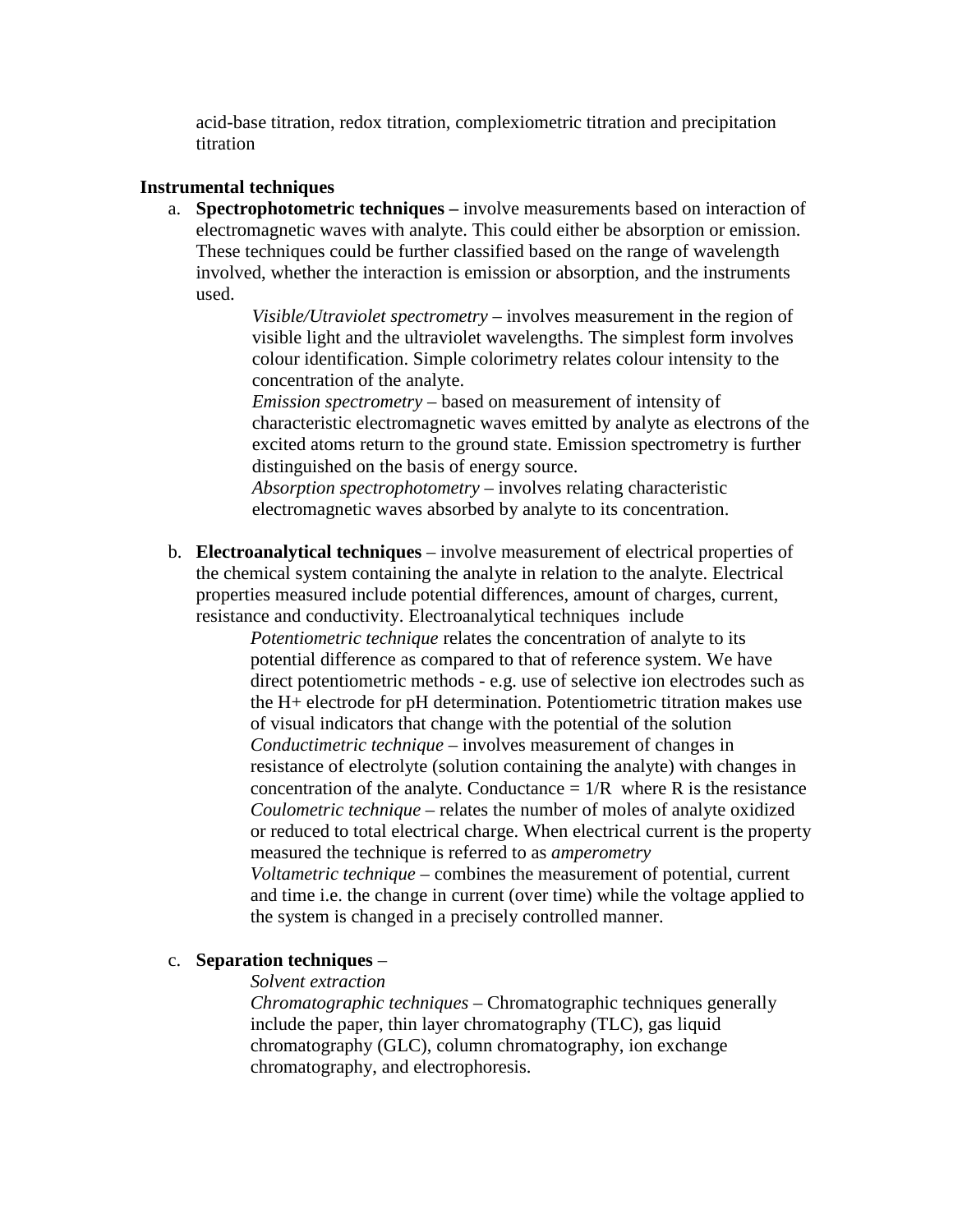## **TITRIMETRIC AND GRAVIMETRIC TECHNIQUES IN SOIL ANALYSIS**

#### **Titrimetric techniques**

There are four types of titrimetric techniques: Acid-base, potentiometric, precipitation and complexiometric titrations.

#### **Acid-base titration**

These are titrations that are based on the neutralization reaction. Acid-base titrations can be used to determine most strong monoprotic acids. Acid-base titration can be used to determine concentration of hydrochloric acid, sulfuric acid, acetic acid, as well as bases like sodium hydroxide, ammonia and so on. In some particular cases, when solution contains mixture of acids or bases of different strengths, it is even possible to determine in one titration composition of a mixture - for example determination of exchangeable acidity  $(H^+$  and  $Al^{3+})$  in soil.

Most commonly used reagents are hydrochloric acid and sodium hydroxide. Solutions of hydrochloric acid are stable; solutions of sodium hydroxide can dissolve glass and absorb carbon dioxide from the air, so they should be not stored for long periods of time. Type of indicator depends on several factors including the equivalence point pH.

#### **Potentiometric titration**

Potentiometric titrations are based on redox reactions.

There are many redox reagents used in redox titrations. For example, potassium permanganate is used for determination of  $\text{Fe}^{2+}$ ,  $\text{H}_2\text{O}_2$  and oxalic acid, potassium dichromate for determination of  $Fe<sup>2+</sup>$  and Cu in CuCl. Determination of organic matter in soil is achieved by redox titration of Ferrous sulphate with excess potassium dichromate after oxidation of soil organic matter with dichromate –acid mixture. Commonly used indicators are substances that can exist in two forms - oxidized and reduced - that differ in color. Potential at which the substance changes color must be such that the change occurs close to the equivalence point. Examples of such substances are ferroin, diphenylamine or nile blue.

#### **Complexiometric titration**

Complexiometric titration can be used to determine metal concentration in soil extract with the used of EthyleneDiamineTetraAcetic acid (EDTA) as the reagent. The reagent acts as chelating agent as it form complex with the metal. There are also other similar chelating agents used in complexiometric analysis, but the common one in soil analysis is the EDTA.

In the determination of metals detection of the endpoint is mainly based on substances that change color when creating complexes with determined metals. One of these indicators is eriochrome black (a substance that in pH between 7 and 11 is blue when free, and black when forms a complex with metals). This method can be employed in determination of Ca and Mg.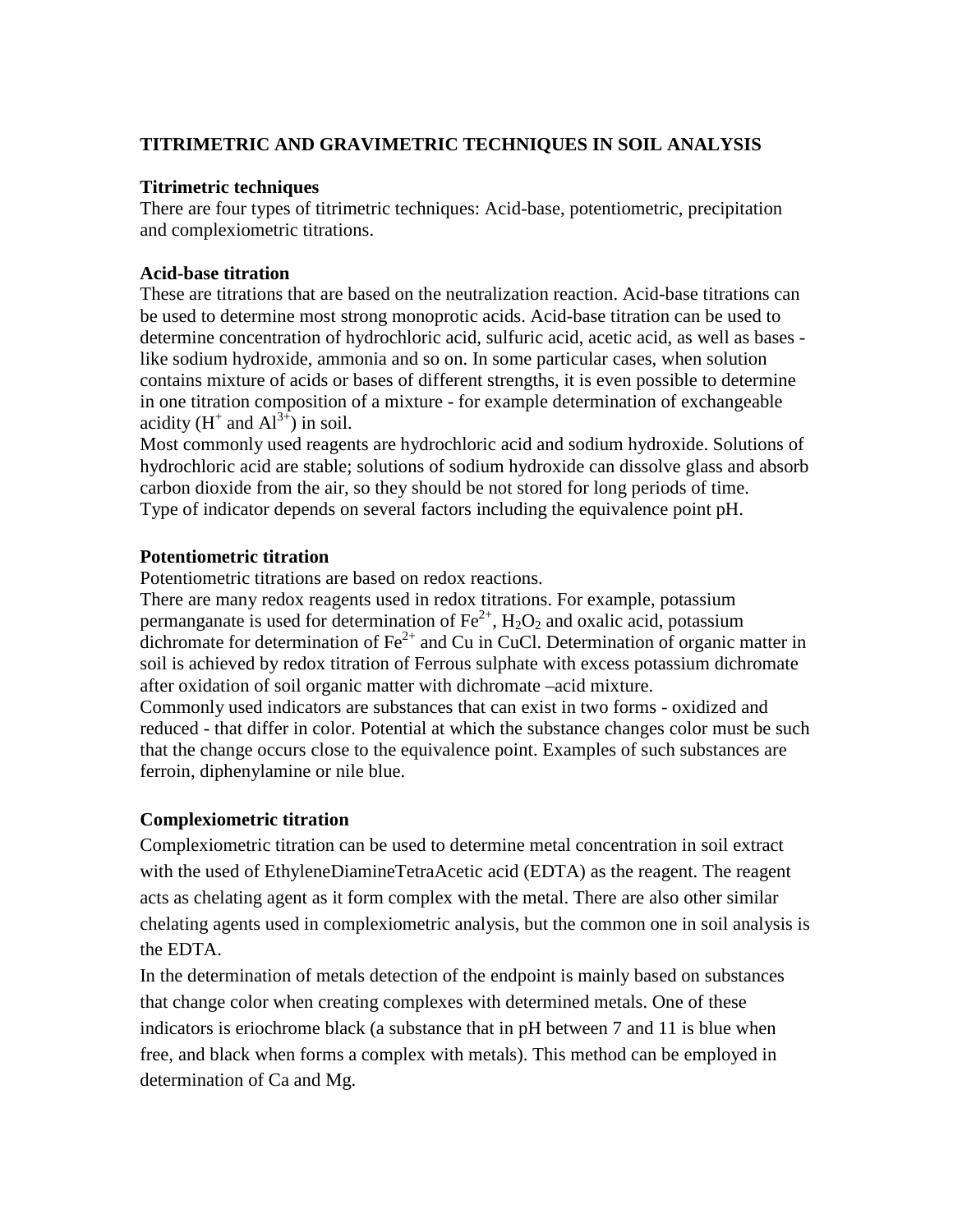#### **Precipitation Titration**

This is typified by titration of chloride with silver. It is rarely applied directly to soil, but can be applied to soil extract because of interferences.

## **SEPARATION TECHNIQUES**

#### **QUANTITATIVE SOLID-LIQUID EXTRACTION**

Generally, in quantitative solid-liquid extraction, a weighed solid is placed in a closable container, and some solvent is added. The solid and liquid are mixed well, and the liquid is separated from the solid. The procedure involves using a liquid to dissolve the analytes that are part of the solid (but not covalently bound within it).

In soil science, extraction involves the transfer of analytes from the soil matrix into solution which is then separated from the soil either through centrifugation of filtration. The process of soil extraction is based on the ion exchange phenomenon. During extraction, ions in solution referred to as the *extractant* exchange for ions that are electrovalently bonded to the charged sites on the surfaces of soil particles.

#### **CHROMATOGRAPHY**

Chromatography can be defined as the science and art of separating the components of materials from each other. Such separation are achieved using variety of techniques based on diverse molecular differences such as molecular charge, molecular size, molecular mass, bond polarity, redox potential, ionization constants, and arrangement of bonds such as isomer structure. However, separation methods that use electric fields to drive charged molecules so that they separate are not generally included in chromatographic techniques. Such techniques are referred to as electroseparation, electromigration and electroporesis.

#### **ION EXCHANGE CHROMATOGRAPHY**

Ion-exchange chromatography is a process that allows the separation of ions and polar molecules based on the charge properties.

#### **Principle of Ion-exchange chromatography (IEC)**

Separation in ion exchange chromatography depends upon the reversible adsorption of charged solute molecules to immobilized ion exchange groups of opposite charge. The process of IEC is in five main stages.

- 1. The first stage is equilibration in which the ion exchanger is brought to a starting state, in terms of pH and ionic strength, which allows the binding of the desired solute molecules. The exchanger groups are associated at this time with exchangeable counter-ions (usually simple anions or cations, such as chloride or sodium).
- 2. The second stage is sample application and adsorption, in which solute molecules carrying the appropriate charge displace counter-ions and bind reversibly to the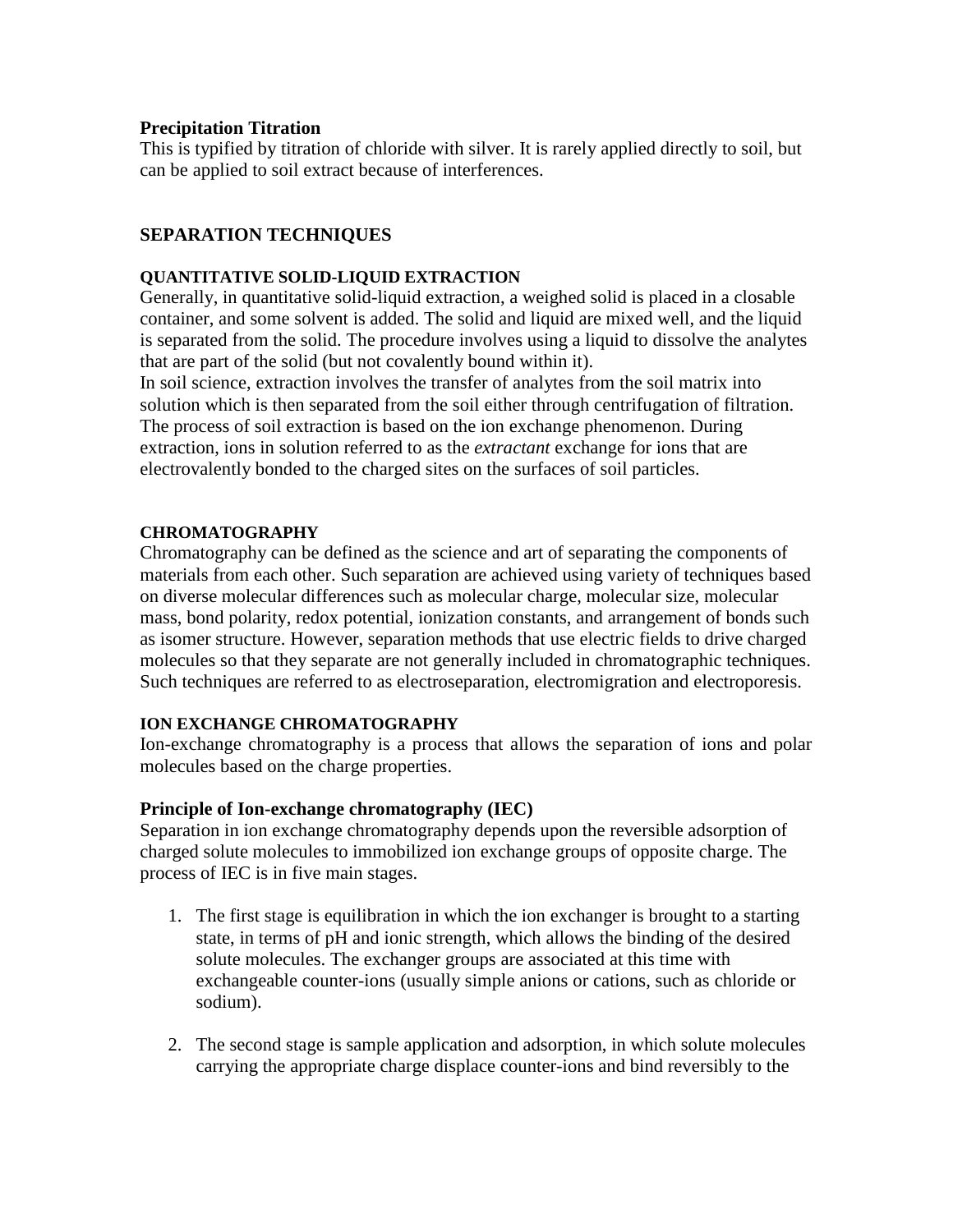gel. Unbound substances can be washed out from the exchanger bed using starting buffer.

- 3. In the third stage, substances are removed from the column by changing to elution conditions unfavourable for ionic bonding of the solute molecules. This normally involves increasing the ionic strength of the eluting buffer or changing its pH.
- 4. The fourth the removal from the column of substances not eluted under the previous experimental conditions and
- 5. The fifth stage is re-equilibration at the starting conditions for the next purification.

Separation is obtained since different substances have different degrees of interaction with the ion exchanger due to differences in their charges, charge densities and distribution of charge on their surfaces. These interactions can be controlled by varying conditions such as ionic strength and pH.

There are two types: Cation chromatography, and ion chromatography

## **SPECTROPHOTOMETRIC TECHNIQUES**

These involve measurement of some electromagnetic properties generated based on interaction with the analyte. Such interactions could be emission or absorption. These techniques could be grouped into

- (1) Ultra violet/visible spectrometry Involves colour identification(colorimetric method) and intensity measurement by instrumental method.
- (2) Atomic emission and absorption spectrophotometry: Involves measurement of characteristic electromagnetic waves (visible/invisible) absorbed or emitted by the system

Atomic emission spectrophotometry is based on the principle that excited atoms emits electromagnetic energy of specific wavelengths upon returning to ground state which is proportional to the concentration of the excited atoms.

#### **METHODS OF STUDYING SOIL MICROBIAL ECOLOGY**

Much of the study of microorganisms is concerned directly or indirectly with assessment of biochemical reactions brought about by microorganisms. In order to study these reactions, methods have evolved in which organisms are grown in pure culture under conditions which encourage maximum growth. The techniques which give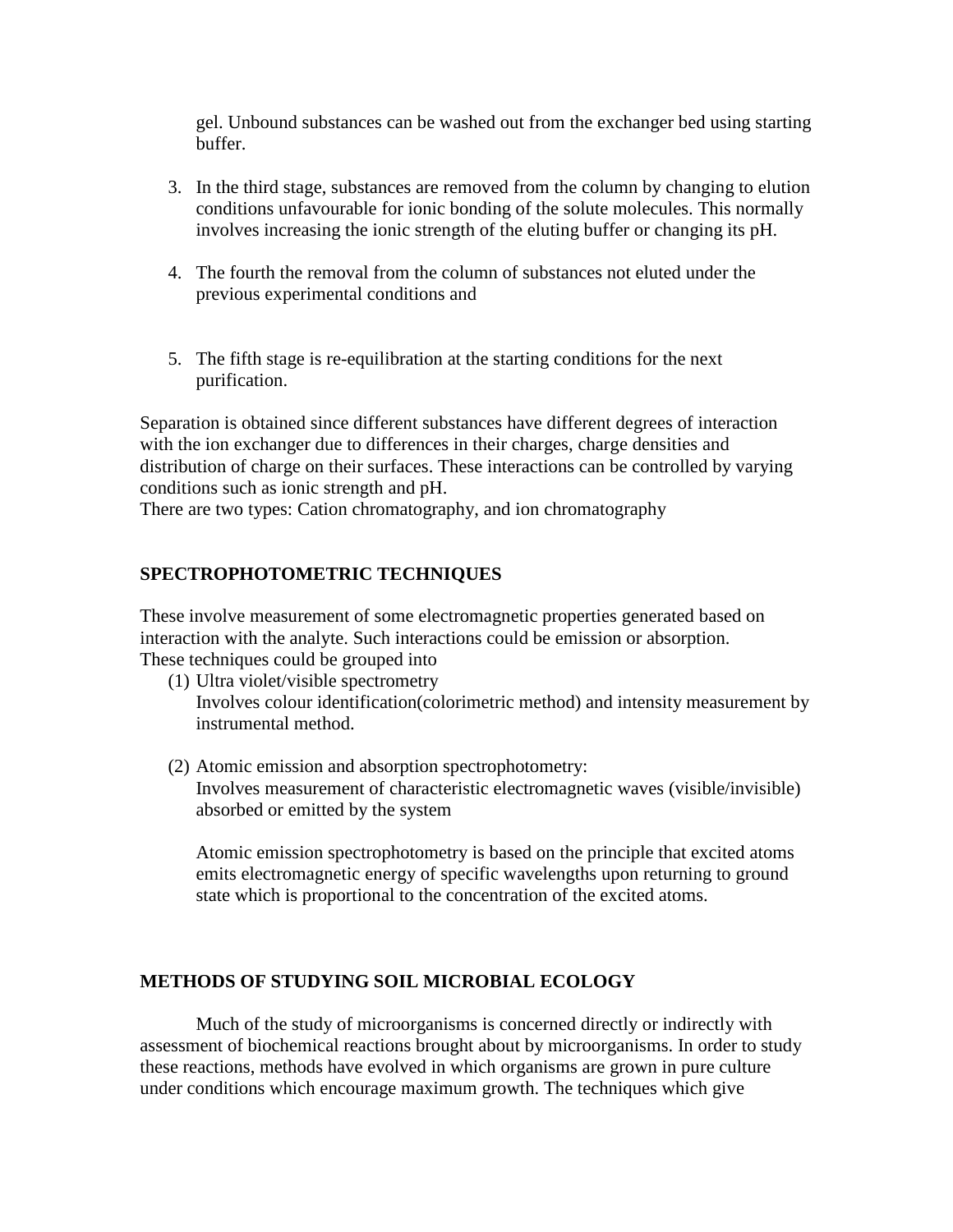information on the conditions of organisms in soil are divided into four broad groups. They include;

- 1. Determination of form and arrangement of microorganisms in soil
- 2. Isolation and characterization of soil microorganisms
- 3. Detection of microbial activity in soil
- 4. Determination of microbial biomass

#### **Detection of form and arrangement of microorganisms in soil**

 Direct observation of microorganism in the soil provides a basis for ecological studies since it gives direct evidence of the occurrence of microbes in particular environments. This is because microorganisms are not uniformly distributed throughout the soil and their precise arrangement varies spatially and temporally. Methods employed for studying microbial population in soil include;

- 1. Microscopic examination of stained soil
- 2. Haemocytometer method
- 3. Contact slide method
- 4. Soil enrichment method

Microscopic examination of stained soils

 This method consist of preparation of a suspension of soil in a dilute fixative solution, 1 or 2 drops of the suspension is spread upon a clean slide which is then dried and stained with acid dye and finally examined with a high magnification microscope.

 The fixative solution is prepared by dissolving 0.15 g of gelatin in 1 litre of distilled water. The staining solution consist one gram of erythrosine or Rose Bengal dissolved in 100 ml of 5 % aqueous solution of phenol containing sufficient CaCl2 (0.001-0.1 %) to give a very faint precipitate

#### **Haemocytometer method**

 A known quantity of soil is suspended in molten agar gel, small drops of agar are removed and placed in the haemocytometer slide of a known depth and allowed to solidify. The films are dried and stained in a solution of acetic aniline blue followed by dehydration in alcohol. Differential counts of measured area of the film will give a quantitative estimation of the microorganism in a given amount of soil.

#### **Contact slide method**

 This consists of making a slit in the soil with a sharp knife and inserting into the slit a clean slide. The soil is then pressed gently to bring it in contact with the slide, which is left in position for about 1-3 weeks. The slide is removed, clean on one side and fixed on the other side by passing it over a flame. It is washed gently in clean tap water to remove coarse soil particles, followed by distilled water and then stained with phenol erythrocin for 30 minutes at room temperature. The slide is washed, dried and examined under the microscope. The merits of this method include;

1. It is effective for determining the influence of lime, pH, nutrients, especially NPK and salts on the numbers of microorganisms.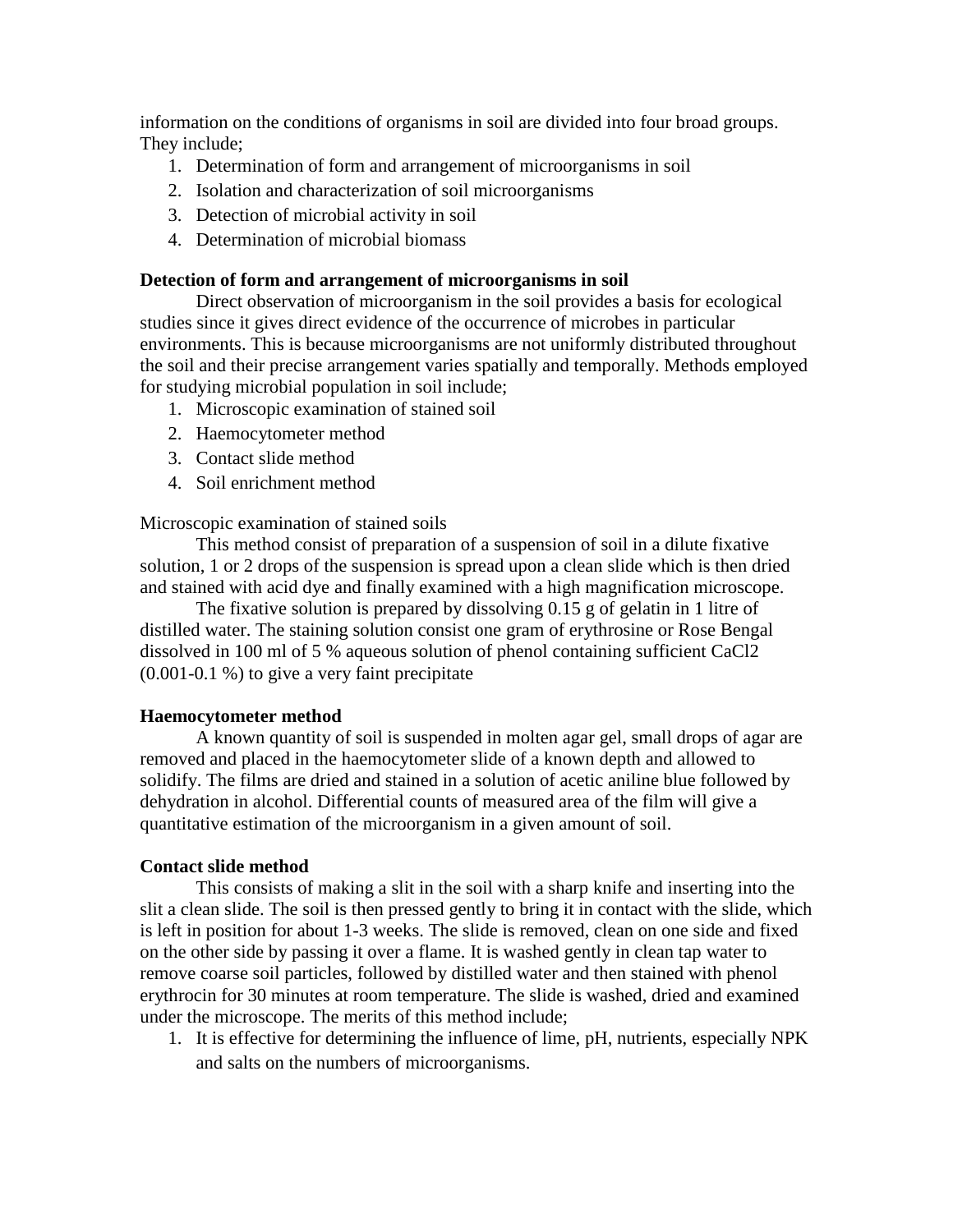2. It is good for the study of specific soil treatment upon the rhizosphere, or the relationship between plants and microorganisms.

#### **Limitation**

 The method is inadequate for determining the function of microorganism in the soil

## **Direct examination of unstained soil**

 This method employs the use of a strong microscope to examine the soil directly. The microscope was developed by Kubiena. It has a special surface illumination; it has not been extensively used.

 A frequently reported limitation of microscopic method is that the number of the microorganisms can only be estimated as small particles of soil may also be counted along with the microorganisms.

## **Isolation and characterization of soil microorganisms**

 Microorganisms more often, have to be isolated from the soil and grown in culture before they can be identified and their activities assessed. Microbial Isolation can be considered in three ways.

- i. Growth media
- ii. Transfer of organism to growth media
- iii. Isolation of organisms

## **Growth media**

 Two types of growth media are used; (a) non-selective media (b) selective media. **Non-selective media** 

 These are also called broad spectrum media they are designed to isolate broad groups of microorganisms. In practice the media are prepared to favour the development of fungi, bacteria, actinomycetes, algae or other autotrophic forms. Normally fungi develop best on media with a high carbon: nitrogen ratio, e.g. Czapek Dox agar (sucrose 50 g, NaNO3 2 g plus mineral salts).

While bacteria grow better in media with a low carbon: nitrogen ratio, e.g. nutrient agar (peptone 5 g, beef extract 3 g with no sugar).

 Actinomycetes are able to attack resistant and complex nutrients and are often isolated by incorporating carbon and nitrogen sources like starch, casein, chitin, humic acid into the media.

Most algae are able to synthesize their own nutrients and therefore are grown in extremely simple inorganic salt solutions.

#### **Selective media**

 These are also called selective media and are designed to encourage the growth of one or a few organisms at the expense of all the others. Media may be selective in the following ways.

- 1. By adding a substance used by a particular organism but not by others e.g. cellulose as a sole carbon to select cellulolytic organisms
- 2. By omitting substances required by most organisms but not the one being isolated, e.g. leaving out all organic matter, while supplying ammonium ions as a source of energy and nitrogen encourages the growth of nitrifying bacteria.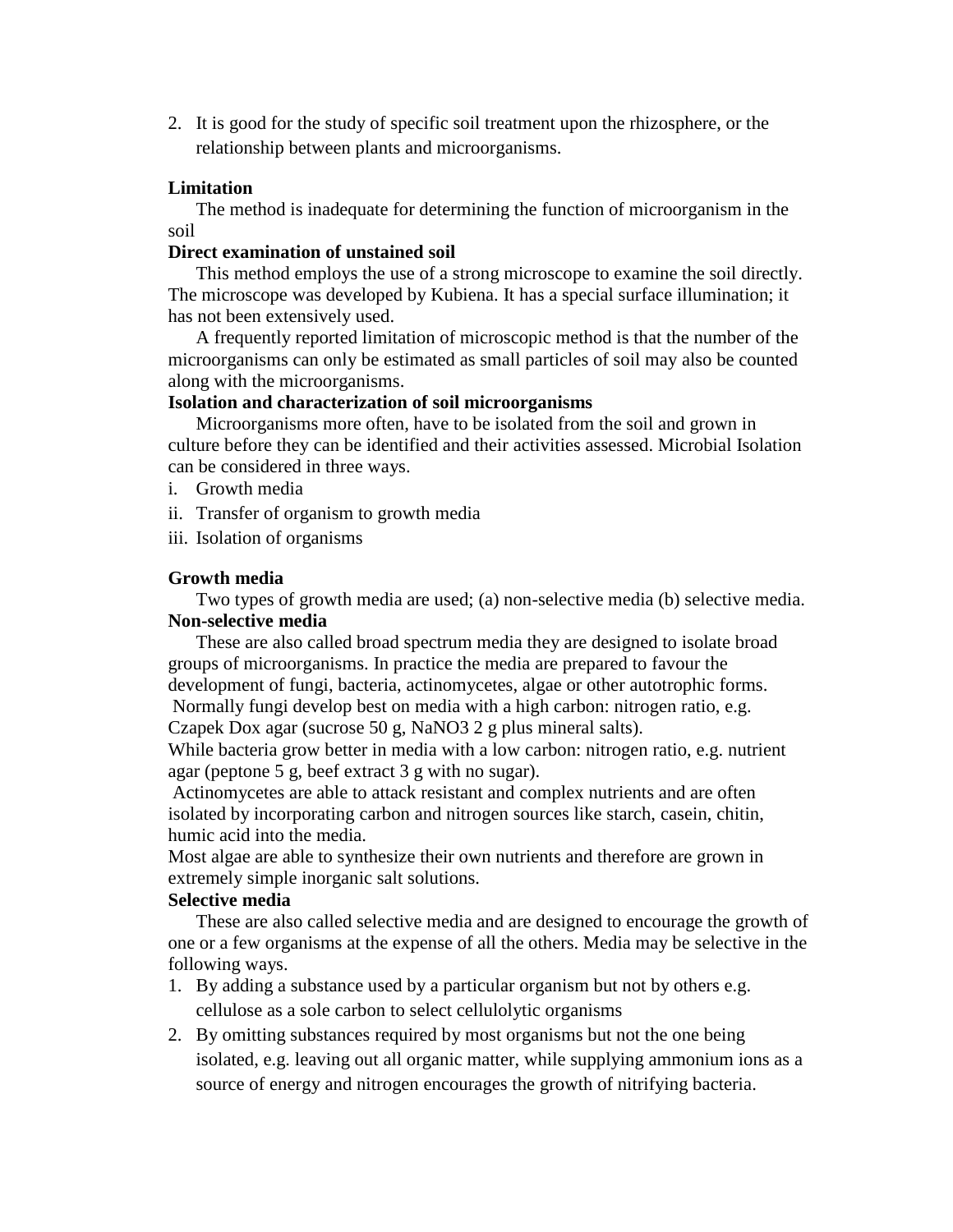- 3. By altering the reaction (pH) of the media e.g. by acidification with acetic acid allows the slow growth of lactobacilli and inhibiting many other bacteria.
- 4. By adding selectively microbiocidal substance e.g. P-chloro-nitro-benzene kills most fungi but allows *Fusarium* to grow.
- 5. By altering the condition of incubation e.g. exposure to high temperature allows the growth of thermophillic organisms, while the exclusion of oxygen favours the development of anaerobes.

Different methods may be successfully combined to isolate very specific fraction of the microflora. For example it is possible to devise a medium for the isolation of a thermophilic anaerobic cellulose decomposing bacterium capable of utilizing inorganic nitrogen.

Selective media are used mostly for the isolation of bacteria. This is because bacteria are most conveniently studied by grouping them according to their biochemical properties. Fungi and algae are easier to identify because of their morphological diversity and biochemical uniformity. Fungi are all aerobic heterotrophic while bacteria may be aerobic or anaerobic, heterotrophic or autotrophic.

#### **Transfer of organism to media**

This can be achieved either by or indirect method.

**Direct Isolation of soil microorganisms:** This method involves the use of micromanipulator techniques the method is difficult because the organisms are so small. Often these methods isolate a more representative selection of the soil microflora since one is removing from morphologically visible and different organisms.

 Isolates may be biased in favor of clearly visible organism e.g. dark pigmented forms while transparent hyaline forms are under-represented.

 Another problem is that often the organisms failed to grow on media either because they are dead or the medium is unstable.

**Indirect transfer methods:** This involves the preparation of a soil suspension in water or mineral solution and the addition of this suspension or a dilution of it to the isolation medium. Often the suspension is mixed with an agar medium, poured into a petri dish and allowed to set. This method also allows the determination of microbial populations e.g. the dilution plate method.

Alternatively, a small volume of the suspension is spread over the surface of a plate of solid agar medium so that colonies develop only on the surface.

This method is useful where low numbers of organisms are present in the soil as it is often the case with fungi.

Lumps of soil or pieces of plant root may be placed on the surface of the agar or dispersed in small amounts in molten agar.

#### Isolation of organisms

 Once the soil organisms have transfer to agar media, isolation can be achieved by sub-culturing morphologically recognized and differentiated bacteria and fungi colonies into newly prepared solid media.

Fungi develop from pieces of mycelium as well as spores, some methods have been devised to distinguish between organisms present as spores and those present as vegetative cells.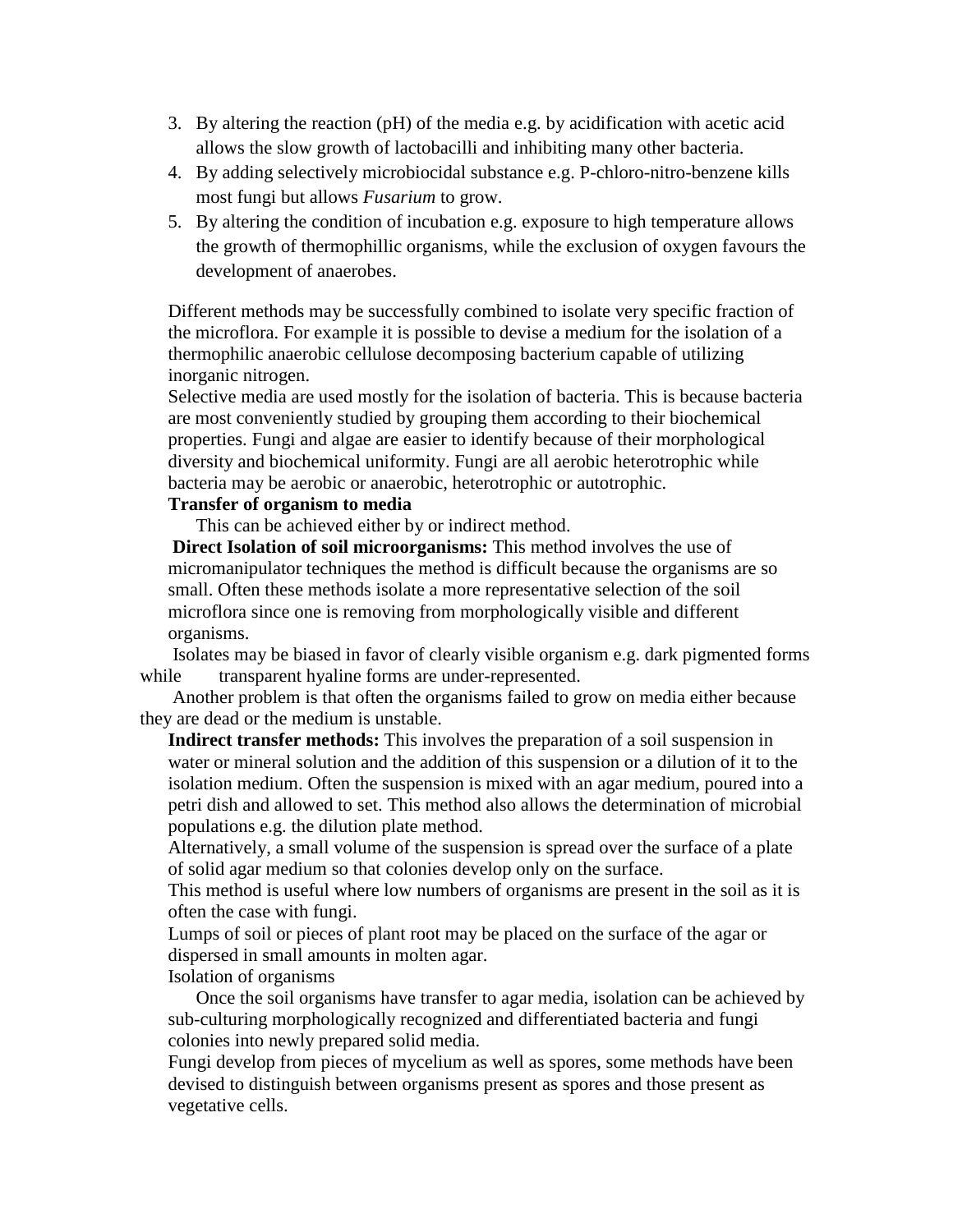These methods include;

- i. Killing method: Drying the soil and comparing the fungal colonies that developed from isolation plates before and after drying.
- ii. Growth method: substrates are introduced into soil but are separated from the soil particles by air gap. It is assumed that the fungi that have grown across the gap are vegetative.
- iii. Washing method: if soil particles are agitated vigorously in water, saline or dilute solutions of surface active agents, spores which are readily detachable are removed while the more firmly attached fungal mycelium remains. This increases the chances of isolating fungi present as mycelium, slower growing forms and forms inside organic particles.

## **Detection of microbial activity in soil**

 The activity of microorganisms in soil can be estimated by determining rate of mycelial extension or cell division, the rate of respiration, enzyme content of the soil or by determining the rate of substrate disappearance and metabolite accumulation.

## **Mycelial extension:**

Rate of mycelial growth in fungi can be measured by placing sterile soil in a growth tube and inoculating one end of the tube with that fungus. At a specific interval, the soil is sampled along the tube and the rate of spread is determined.

Alternatively, sterile soil can be placed in a petridish, inoculated centrally and the rate of outgrowth is determined by transferring medium into another petridish.

## **Rate of respiration:**

 The overall metabolic activity of soil microflora is determined by oxygen uptake and carbon dioxide output. When organic matter is attacked by microorganisms, the following reaction takes place

 $(CH_2O_x + O2$  ------  $CO_2 + H_2O +$  intermediates + cellular materials + Energy Only 60-80 % of the carbon is converted to carbon dioxide even under fully aerobic conditions because of incomplete oxidation of the substrate, giving rise to intermediates and the synthesis of cellular materials.

Fungi and actinomycetes use a greater percentage of metabolized carbon for growth than bacteria.

Theoretically, one molecule of  $CO<sub>2</sub>$  is liberated for every molecule of oxygen taken up i.e. the respiratory quotient (RQ) is 1. However, this is rarely observed in the soil for many reasons;

- i. Carbon : nitrogen ratio of substrate can alter the RQ,
- ii. In anaerobic respiration no oxygen is taken up.
- iii. Carbon dioxide may be liberated chemically from soil through the action of microbes producing acids on soil carbonates.
- iv. Oxygen may become bound in soil water and not liberated.

Inspite of these limitations respiration still remain the most frequently used method for assessing the activities of microorganism in soil. It can be measured both in the field and laboratory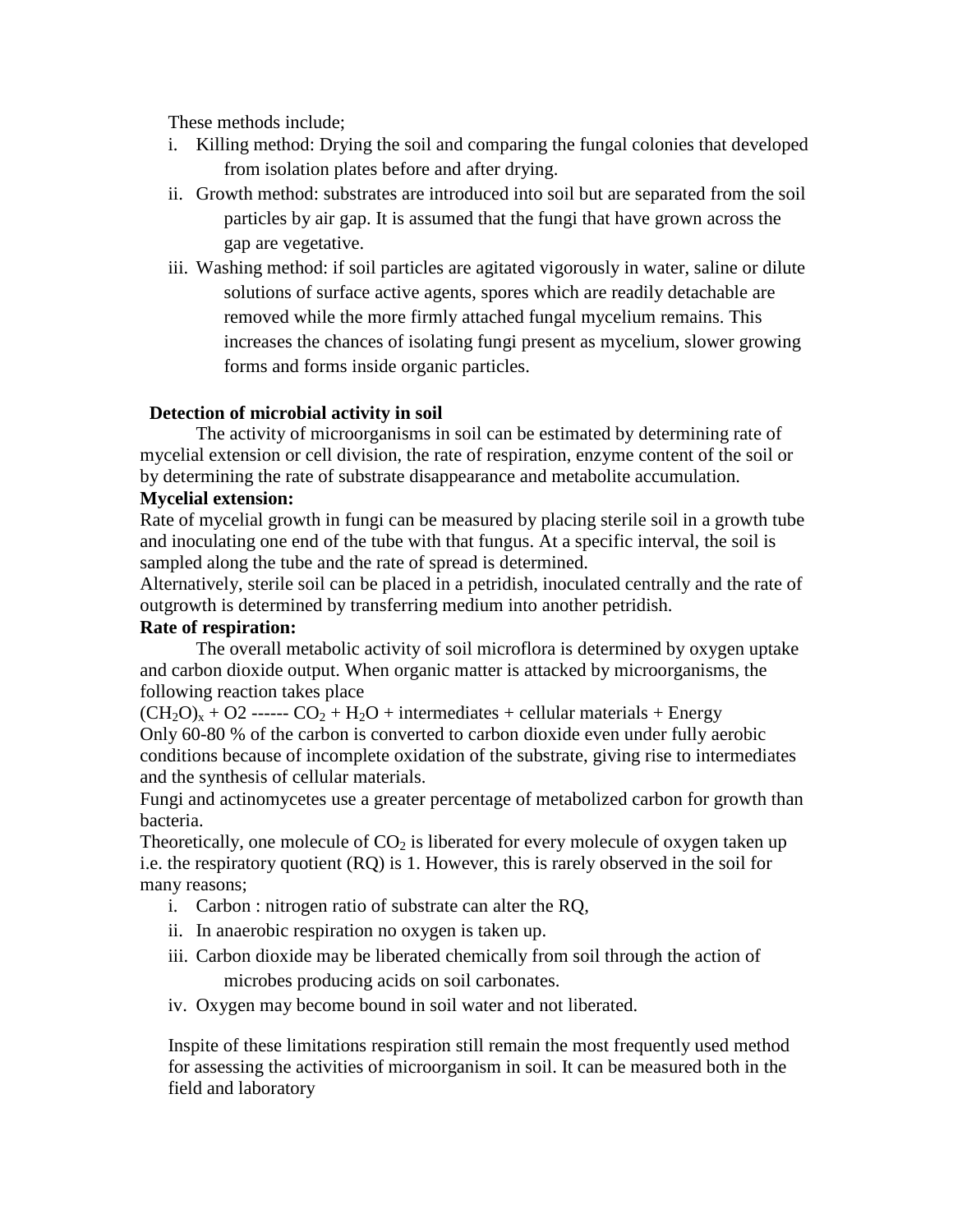Measurement of microbial respiration in the field is done by analyzing given volumes of soil atmosphere, usually obtained by pumping air from the soil over a period of time.

It can also be done by determining the amount of carbon dioxide into an enclosed space above the soil surface.

The limitation of these methods is the inability to distinguish microbial respiration from root respiration.

Laboratory measurement of respiration is by removing known volumes of soil and placing them in containers which are incubated under controlled environmental conditions.

Limitation of this method include high rate of respiration at the beginning of the experiment due to the gross disturbance of soil samples, however after a period of equilibration, rate of respiration drops to a low but constant level.

## **Enzyme content of soil:**

During respiration, oxidation of organic substrate is accompanied by reduction of molecular oxygen. In the process hydrogen is removed from the substrate by the action of dehydrogenase enzymes.

Therefore the activity of microorganisms can be assessed by measuring dehydrogenase activity in the soil.

Dehydrogenase activity is measured by reacting the enzymes with tetrazolim dyes which are converted to insoluble red coloured formazan compounds, the intensity of the red colour can be related to enzyme activity.

The main limitations of the technique are (i) obtaining efficient of the enzyme from the microorganisms and then from the soil, (ii) it is rare for enzyme activity to correlate with soil fertility and microbial activity because enzyme activity in the soil is a manifestation of several biological parameters.

## **Substrate utilization and metabolite accumulation**

Rate of substrate accumulation can be measured directly through chemical analysis and indirectly by following the production of metabolites.

In a typical method described by Pochon (1957) a series of soil dilutions are inoculated into media containing the presence or absence of the substrate and its breakdown products.

The activity of the soil population in bringing about this changes is expressed in graphical form by plotting time against the first dilution in which the substrate has disappeared or in which the metabolite have appeared.

## **Determination of microbial mass**

The activity of the soil microflora has often been linked with the number of microorganisms in a soil or occasionally with the microbial biomass.

Biomass is most conveniently determined by counting the number of microbial cells or measuring the length of mycelium present in a soil sample, calculating the volume of such cells and multiplying this figure by a notional value of specific gravity. There are four methods of determining microbial counts.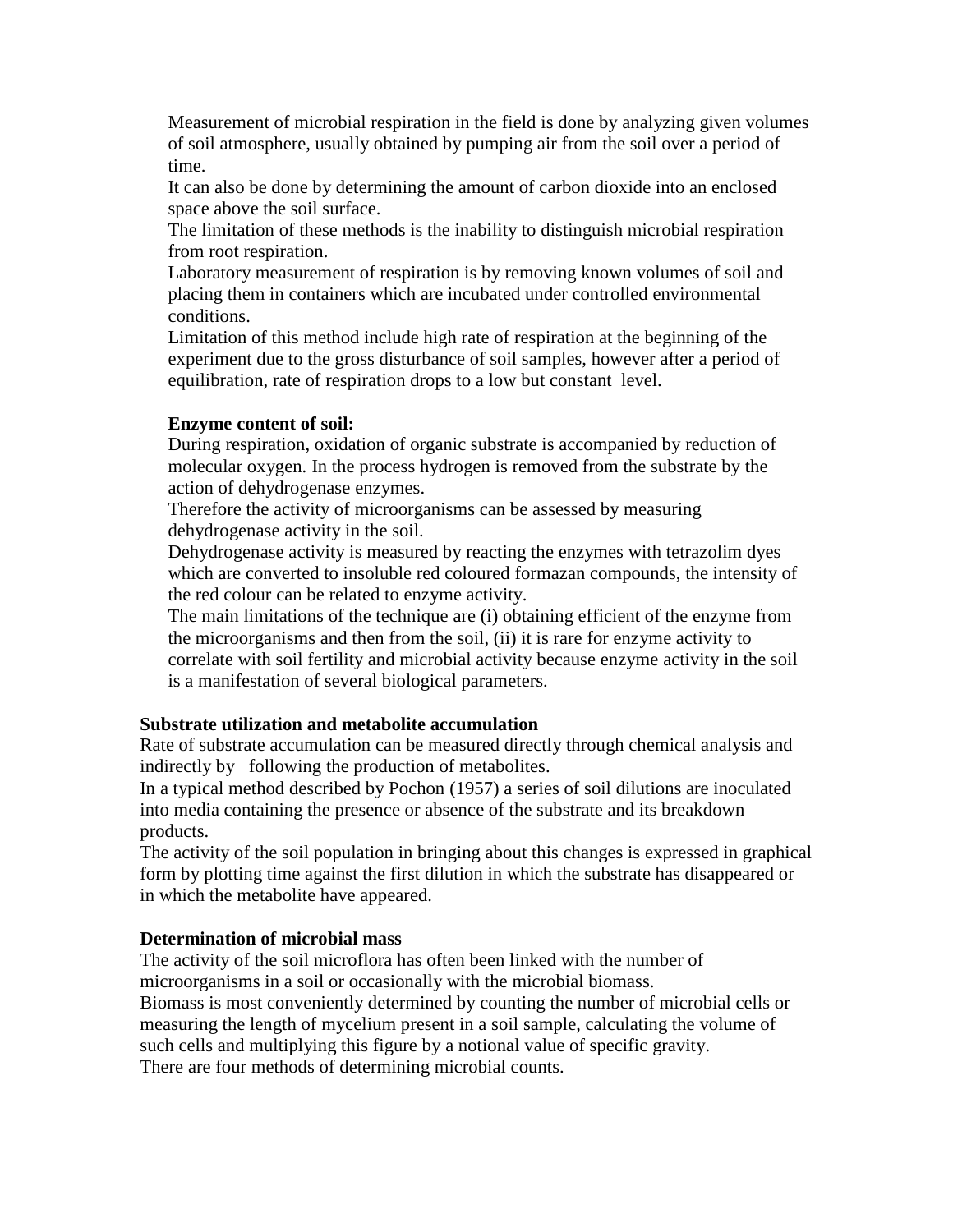- 1. **Counting by direct observation:** This includes methods discussed earlier as microscopic methods, the most accurate is the haemocytometer method.
- 2. **Counting cells developing in culture:** The number of living cells are usually estimated in culture techniques, the most popular being the dilution plate technique. A known weight of soil is suspended in a saline solution and shaken or stirred vigorously so that the microorganisms are detached from soil particles and the cells become dispersed. Dilutions of the suspension are made usually in tenfold and known volumes of each dilution are mixed with an agar medium in a petridish. After incubation, cells give rise to colonies and by counting these the numbers of viable cells can be calculated.
- 3. Bacteria in particular physiological group can be estimated using the **most probable number (extinction dilution) method**. An extended series of tenfold dilution is prepared and 1 ml of each dilution is inoculated into several tubes of medium. After incubation, the number of tubes showing growth is recorded and most probable number of organisms accounting for the result is calculated statistically. The method is less accurate than the dilution plate count.
- 4. **Determination of biomass without counting:** This is a more method of estimating microbial biomass. When a soil is sterilized with chloroform and then re-inoculated with non-sterile soil a small fraction of the organic matter is rapidly converted to carbon dioxide. This fraction comprising about 2.3-3.4 % of the soil carbon is considered to have been derived from the recently killed microorganism and therefore represent the percentage of carbon in the biomass.

## **ISOTOPE RATIO ANALYSIS AND RADIO-ISOTOPE IN SOIL PLANT SYSTEMS**

The use of radio-isotope in studying processes relevant to nutrient cycling allows the easy monitoring of elements involved as the go through different transformations.

Detection of radioactivity or increased abundance in the case of stable isotopes in a given compartment of the ecosystem is a proof of its origin.

An example is the amendment of radio-isotope labeled fertilizers to a given agroecosystem to asses such things as fertilizer efficiency, losses to various environmental compartments and turnover in soil.

Traditionally, carbon, nitrogen and phosphorus are considered as key elements. Therefore isotope studies relating to the cycling of these three elements are usually emphasized.

## **Isotopic measurement of nitrogen in soil/plant system**

This is the method of choice in the measurement of nitrogen fixation.

An isotope of nitrogen other than  $14N$  that makes up virtually all of nitrogen in the atmosphere is used.

In this regards two isotopes of N are useful as tracers in nitrogen fixation experiments. These are radio-active isotope  $^{13}$ N which has a half-life of only 10.05 mins and  $^{15}$ N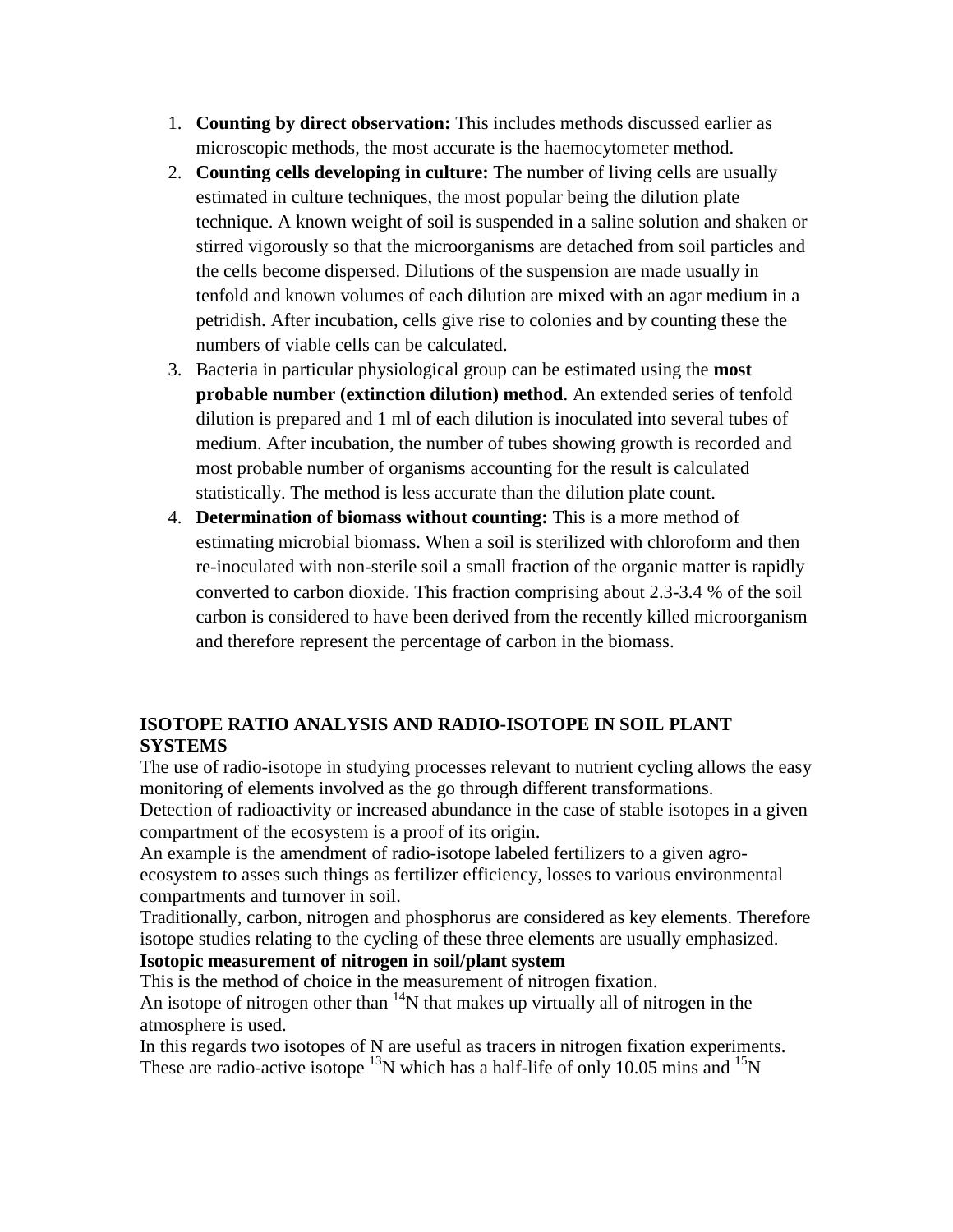The short half-life of 13N restricts its use to experiments lasting only a few hours, so that it is not generally useful for measuring nitrogen fixation but it has been used for the studies on the assimilation of the products of nitrogen fixation.

By contrast,  $^{15}N$  has been widely adopted. It is a more stable isotope and therefore can be used without special safety precaution. The measurement of 15N from  $\rm ^{15}N_{2}$  into biological materials has become a standard technique used to prove the presence of active nitrogen fixation in the organism.

The bacteria culture or plant tissue is incubated in an enclosed atmosphere which is enriched with  ${}^{15}N_2$ . After a period of incubation the N in the biological material is purified by digestion and distillation and the proportion of 15N atmos present is determined using mass spectrometry.

The amount of nitrogen fixed can be calculated precisely from measurements of the total N and the proportion of  $^{15}N$  in the material, if the N-enrichment of the experimental atmosphere is known.

The incubation time and  $15N$  enrichment of the atmosphere required for the experiment depend on the rate of nitrogen fixation relative to amount of N already present in the organism.

Where isotope enrichment method using 15N gas is employed;

$$
N \text{ fixed} = \frac{E_{organism}}{E_{gas}} \qquad X \text{ N}_{plant}
$$
  
Where E = atom % <sup>15</sup>N gas

However, where fertilizer is the sole N source;

 Efixing plant N from fixation = N fixing plant  $X(1 - \cdot)$ Efertilizer

The size and sophistication of the incubation chamber needed depends on the duration of the experiment. Care must be taken that the oxygen is not exhausted when aerobic systems arestudied.

#### **Isotopic measurement of decomposition**

 Decomposition experiments with uniform labeled residues have been performed with various species. The number of species involved does not adequately cover the range of relevance to tropical farming.

The general idea of decomposition experiments with labeled residues is the detection of residues derived elements in various compartments of the system and how this evolves with time. The time of measurement is important as it predetermines the level of radioactivity to add to the system.

The guiding principle in radioisotope methology is called **ALARA principle** this recommends that radioactivity should be as low as reasonably achievable.

The length of the experimental periods also determines the kind of isotopes that should be used. Eg, the use of  $32P$  and  $33P$  is restricted to short-time experiments in view of their short half-lives, which are 14.3 and 25.3 days respectively.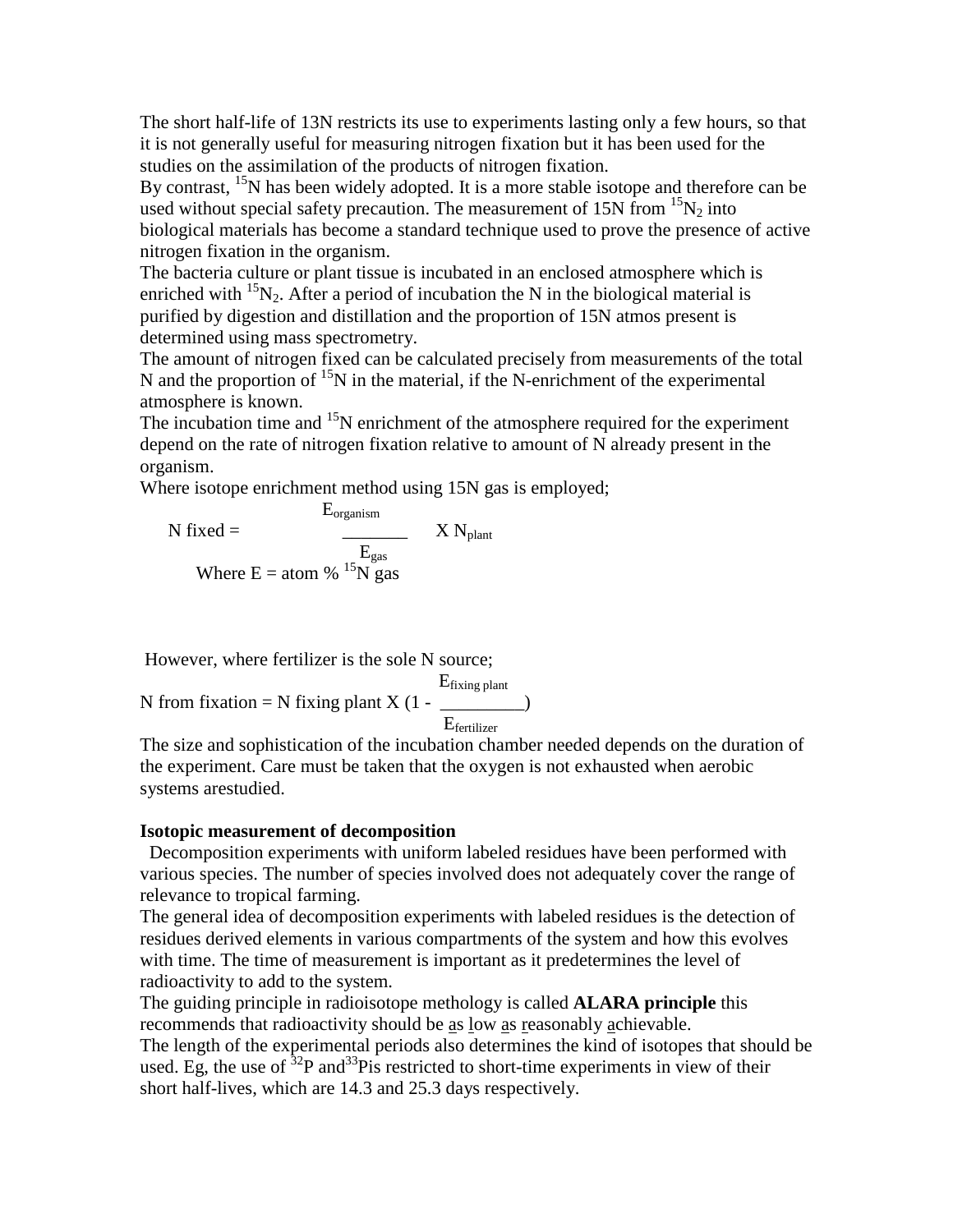#### **Isotope labeling on plant materials**

Labeling of plant materials with  $^{15}N$  and  $^{32}P$  can be achieved relatively easily using nutrient solution techniques.

Labeling with 14C requires a relatively sophisticated growth chamber with control of the specific activity of the atmosphere.

It is mandatory to homogenous labeling i.e constant specific activity among the different fractions in the material.

The most economical way of achieving this is by supplying radioactive  $\text{Na}_2{}^{14}\text{CO}_3$  into an acid bath at rates dictated by a preset radioactivity level in the growth chamber.

Homogenous labeling with <sup>15</sup>N or <sup>32</sup>P, <sup>33</sup>P can be achieved by (a) growing the plant in a medium contributing minimally to N and P demand of the plant and (b) amending the nutrients distributed according to the plant needs over the growing season.

For nitrogen, <sup>15</sup>N labeled (NH<sub>4</sub>)<sub>2</sub>SO<sub>4</sub> can be used, whereas for phosphorus <sup>32</sup>P labeled  $Ca(H_2PO_4)_2$  or <sup>33</sup>P labeled  $Ca(H_2PO_4)_2$  can be used.

Radioisotope material can also be used in the field if confined to small surfaces, or in small liter bags. This material can be used as a surface litter or incorporated in the topsoil depending on the experimental objectives.

The limited amount available will require that some fragmentation of the residue be done in order to achieve sufficient homogeneity.

The main advantage of using radio-isotopic techniques is that the measurements of product are provided as time average estimates which represent the integral of any changes in the system that may have occurred during the measurement period. One of the major limitations is the requirement of sophisticated and expensive equipment such as, a mass spectrometer to accurately quantify the isotopic composition of the system.

## **EVALUATION OF ANALYTICAL DATA**

In chemical analysis, quantitative statements of certainty are desirable. This can be done using mathematical statistical tests. Evaluation of data is most useful for an analyst to be able to say how certain a conclusion is.

Two main questions are:

How sure are you that the experimentally obtained value is close to the true value? How are you sure that the value obtained is the same (or different) from the value obtained on the same sample at a different time of by another person?

Validation is extremely important for an individual analyst working alone, for a group within a single laboratory, and for groups of laboratory coordinating their analyses. To validate means to ascertain that the methodology developed to determine a specific analyte in a specific type of sample produces comparative results for great majority of analysts.

## **Errors**

Part of improving chemical analysis is to be able to identify the place where errors can occur and be able to evaluate their magnitude. There is possibility of making mistakes at any step of the analysis. These possible mistakes are called error.